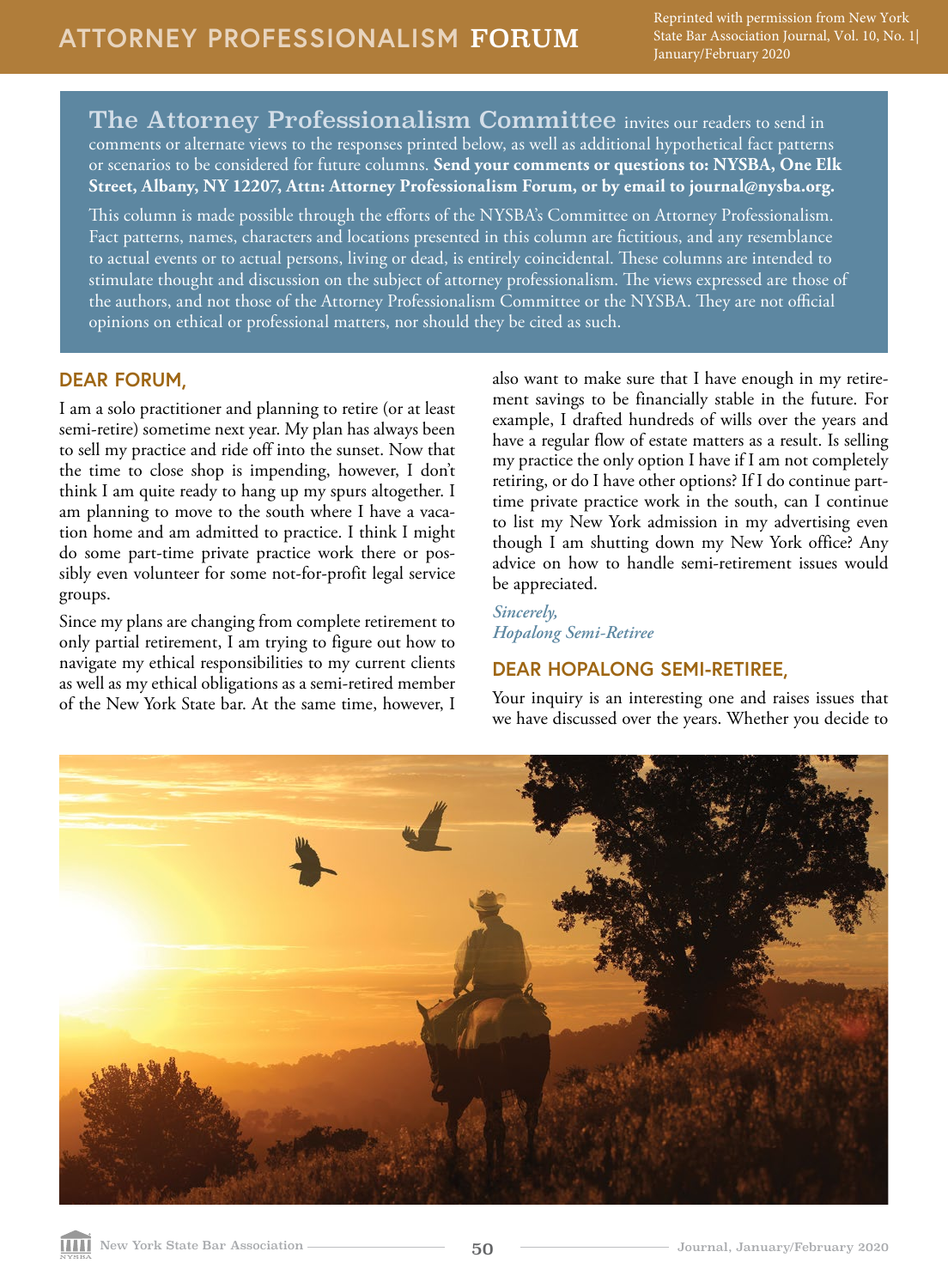formally retire or simply relocate, a number of ethical obligations under New York's Rules of Professional Conduct ("RPC") must be considered.

For starters, you should notify your clients that you intend to close your New York practice and relocate to the south. *See* Vincent J. Syracuse and Amy S. Beard, Attorney Professionalism Forum, N.Y. St. B.J., January 2012, Vol. 84, No. 1. You also need to consider formally terminating attorney-client relationships and your professional responsibilities regarding the disposition of the clients' files. We addressed this in our January 2017 *Forum*. *See* Vincent J. Syracuse, Maryann C. Stallone, & Carl F. Regelmann, Attorney Professionalism Forum, N.Y. St. B.J., January 2017 Vol. 89, No. 1.

#### *"Retirement" Options*

Attorneys can take three paths when they decide to cease the active practice of law in New York. NYSBA Comm. on Prof'l Ethics, Op. 1172 (2019). The first option is for the attorney to continue their biennial registration ("continued registration") by filing the required form, paying the required fee, and completing the mandatory CLE requirement. *Id.* This option allows the attorney to continue to undertake representation in New York, subject to additional ethical obligations discussed below. *Id.* A second option allows attorneys to change their registration status to "retired" under section  $118.1(g)$  of the Rules of the Chief Administrative Judge, 22 N.Y.C.R.R. §118.1(g). *Id.* As stated in RPC 1.17(a), "[r]etirement shall include the cessation of the private practice of law in the geographic area, that is, the county and city and any county or city contiguous thereto, in which the practice to be sold has been conducted." An attorney choosing to retire as described in RPC 1.17(a) is exempt from payment of the biennial registration fee and from compliance with the mandatory CLE requirements, but is only permitted to render legal services in New York *pro bono*. *See*, NYSBA Comm. on Prof'l Ethics, Op. 1172 (2019). The third and most restrictive option is to voluntarily resign by filing an amendment to the attorney's registration form withdrawing the registration. *Id.* This option completely bars an attorney from practicing law in New York regardless of whether they receive compensation for their services. *Id.* 

## *Selling Your Law Practice*

Attorneys who decide to "retire" from active practice in New York and sell their practice must satisfy certain ethical obligations. The sale of a law practice in New York is governed by RPC 1.17, which provides that "[a] lawyer retiring from a private practice of law . . . may sell a law practice, including goodwill, to one or more lawyers or law firms, who may purchase the practice." *See* RPC 1.17(a). Rule 1.17 requires that the seller's entire practice be sold so as to protect clients "whose matters are less lucrative and who might find it difficult to secure other counsel if a sale could be limited to substantial fee generating matters." *See* RPC 1.17 Comment [6].

Moreover, depending on how you structure the purchase and sale agreement, selling your practice is often a good way to ensure that you will have enough retirement savings to be financially stable in the future. For example, an attorney selling a practice is permitted to make the sale contingent upon receiving a percentage of legal fees collected by the purchaser if the payment is in proportion to the services performed by the selling lawyer prior to the sale or if the payment fairly represents the value of the "goodwill" of the retiring lawyer. *See* NYSBA Comm. on Prof'l Ethics, Op. 961 (2013). "Goodwill" refers to the "going value of a law practice" that arises from the reputation of a business and its relations with its clients. Roy Simon, *Simon's New York Rules of Professional Conduct Annotated*, at 870–71 (2019 ed.). In a law firm context, goodwill reflects, among other things, "the likelihood that satisfied existing clients will use the firm again when new matter arise" and "the likelihood that new clients will come to the lawyer or firm because of the firm's reputation." *Id.* at 870. The inclusion of "goodwill" in a sale of a law practice anticipates a likely income stream of future legal fees that the buyer is expecting to receive in the future. *Id.*

It is important to note that an attorney's duty to preserve confidential information remains in effect even after the representation concludes. *See* RPC 1.6. When engaging in preliminary negotiations regarding the sale of your practice, you should exercise caution to ensure that you do not violate attorney-client privilege. *Id*. RPC 1.17(b) (2), however, specifically allows a seller to provide a prospective buyer with information as to individual clients including the identity of the clients, the status and general nature of the matters, material available in public court files, and the financial terms and payment status of the clients' accounts. *See* RPC 1.17(b)(2). Absent the informed consent of the client, an attorney is prohibited from revealing any further confidential information that would violate the attorney-client privilege. *See* RPC 1.6, RPC 1.17(b)(1), (5).

One thing to consider in selling your law practice is that under RPC 1.17(a), the purchasing attorney may insist that you agree to a non-competition covenant thereby surrendering your ability to provide future legal services to your former clients. Simon, *Simon's New York Rules of Professional Conduct Annotated*, at 872 (2019 ed.). Rule 1.17(a) permits the purchasing attorney to negotiate "reasonable" restrictions on the selling attorney's ability to practice following the sale of the practice. *See* RPC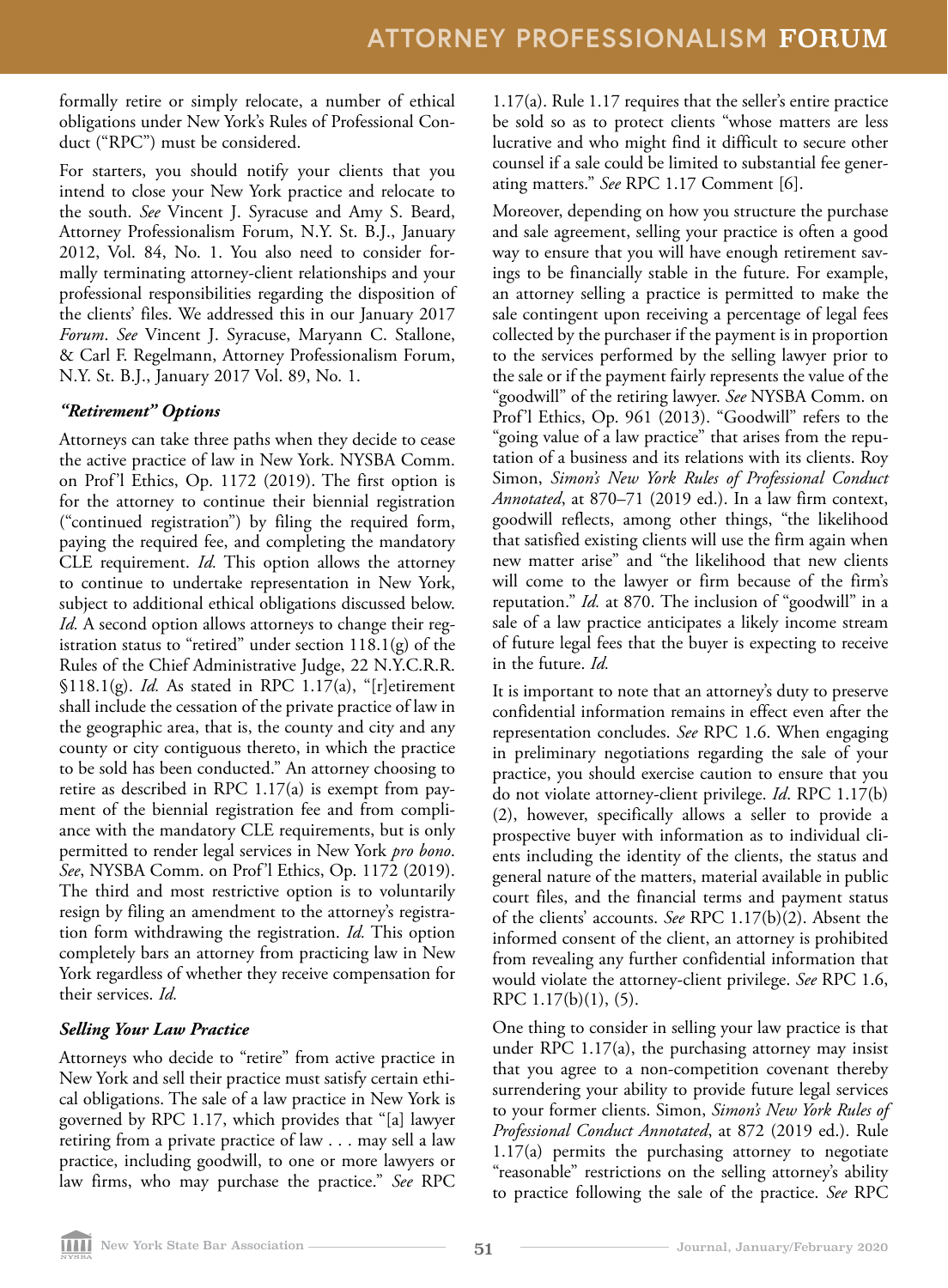1.17(a). Based on the facts provided in your inquiry, a non-competition clause may not significantly affect your plans as such covenants are generally limited to restricting a lawyer's ability to service clients in the same geographic region as the practice to be sold. If the restrictive covenants are too broad in scope, however, they are less likely to be considered "reasonable." *Simon's New York Rules of Professional Conduct Annotated*, at 873 (2019 ed.). Moreover, RPC 1.17(a) governs an attorney's retirement from the private practice of law and does not apply where the attorney volunteers for a not-for-profit legal service group or obtains an in-house position. RPC 1.17 Comment [3].

### *Fee Sharing*

Now we turn to the portion of your question regarding wills you previously drafted. If you do not wish to sell your entire practice, you have the option of asking another attorney whom you trust to maintain possession of your estate documents for the benefit of your clients so long as the client consents to such transfer or that the custodial attorney will only read the wills to the extent to notify the testators and ask for further instructions. *See* NYSBA Comm. on Prof'l Ethics, Op. 1172 (2019), citing NYSBA Comm. on Prof'l Ethics, Op. 1035 (2014). Although the division of fees for legal services with another lawyer is generally prohibited under the RPC, Rule 1.5(g) offers an exception to the general prohibitions where: "(1) the division is in proportion to the services performed by each lawyer or, by a writing given to the client, each lawyer assumes joint responsibility for the representation; (2) the client agrees to employment of the other lawyer after a full disclosure that a division of fees will be made, including the share each lawyer will receive, and the client's agreement is confirmed in writing; and (3) the total fee is not excessive." *See* RPC 1.5(g).

In NYSBA Comm. on Prof'l Ethics, Op. 1172 (2019), the New York State Bar Association Committee on Professional Ethics considered Rule 1.5(g) and discussed the factual circumstances under which a "retiring lawyer" is empowered to ask for or accept a referral fee from the custodial attorney safeguarding wills if holding the wills results in a new representation for the custodial attorney. The Committee concluded that such a referral fee to the retiring lawyer is only appropriate where the retiring lawyer assumes joint responsibility for the representation within the meaning of Rule 1.5(g). *See* NYSBA Comm. on Prof'l Ethics, Op. 1172 (2019). Comment [7] to RPC 1.5 provides: "[j]oint responsibility for the representation entails financial and ethical responsibility for the representation as if the lawyers were associated in a partnership." *Id*.; *see also* NYSBA Comm. on Prof'l Ethics, Op. 1172 (2019).

As noted above, a lawyer whose registration status is "retired" or has voluntarily resigned from the practice of law in New York is prohibited from providing legal services to a client for compensation. *Id.* As such, in NYSBA Comm. on Prof'l Ethics, Op. 1172 (2019), the Committee opined that whether a retiring attorney could assume joint responsibility depended on whether the attorney maintained the ability to practice law for compensation. *Id*. Given that RPC 5.4(a) generally prohibits a lawyer from sharing legal fees with a non-lawyer, the Committee further opined that an attorney can assume joint responsibility for a representation *only* where the lawyer opts for continued registration upon retirement. *Id*., citing RPC 1.5(g), 5.4(a). Similarly, in NYSBA Comm. on Prof'l Ethics, Op. 1160 (2019), the Committee noted that it is improper for a New York attorney to share fees with a lawyer who is not admitted to practice in New York if the sharing of fees as a matter of law would constitute the unauthorized practice of law. Accordingly, the Committee further opined that an attorney could satisfy the joint responsibility requirement of RPC  $1.5(g)(1)$  if the attorney's status is "continued registration" at the time the custodial attorney provides services to the client. *See*, NYSBA Comm. on Prof'l Ethics, Op. 1172 (2019). Therefore, if you are going to consider a fee-sharing arrangement along these lines, you must continue to maintain your attorney registration.

## *New York Attorney Admission on Letterhead*

A fundamental principle for all forms of attorney advertising and communications with the public is that they must not be "false, deceptive or misleading." RPC 7.1(a)(1). RPC 7.5(a) permits a lawyer to use letterhead and business cards so long as they "do not violate any statute or court rule and are in accordance with Rule 7.1." *See* RPC 7.5(a). In that respect, the NYSBA Committee on Professional Ethics opined that "a letterhead accurately stating that a lawyer is a 'Member of the Bars of [X State] and New York['] is not engaged in false, deceptive or misleading conduct." *See* NYSBA Comm. on Prof'l Ethics, Op. 1173 (2019). The Committee, however, opined that a lawyer listing admission in New York on letterhead, but lacking an office located in the state, "must explain to prospective and existing clients the limits that the absence of a New York office imposes on the lawyer to engage in practice in New York." *See* NYSBA Comm. on Prof'l Ethics, Op. 1173 (2019). Attorney advertising listing an office address where attorneys cannot actually meet with clients for appointments is likely to be considered deceptive and misleading to potential clients under RPC 7.1(a)(1). *Id.* 

Judiciary Law § 470 requires that a lawyer practicing in New York must have a physical office located within the